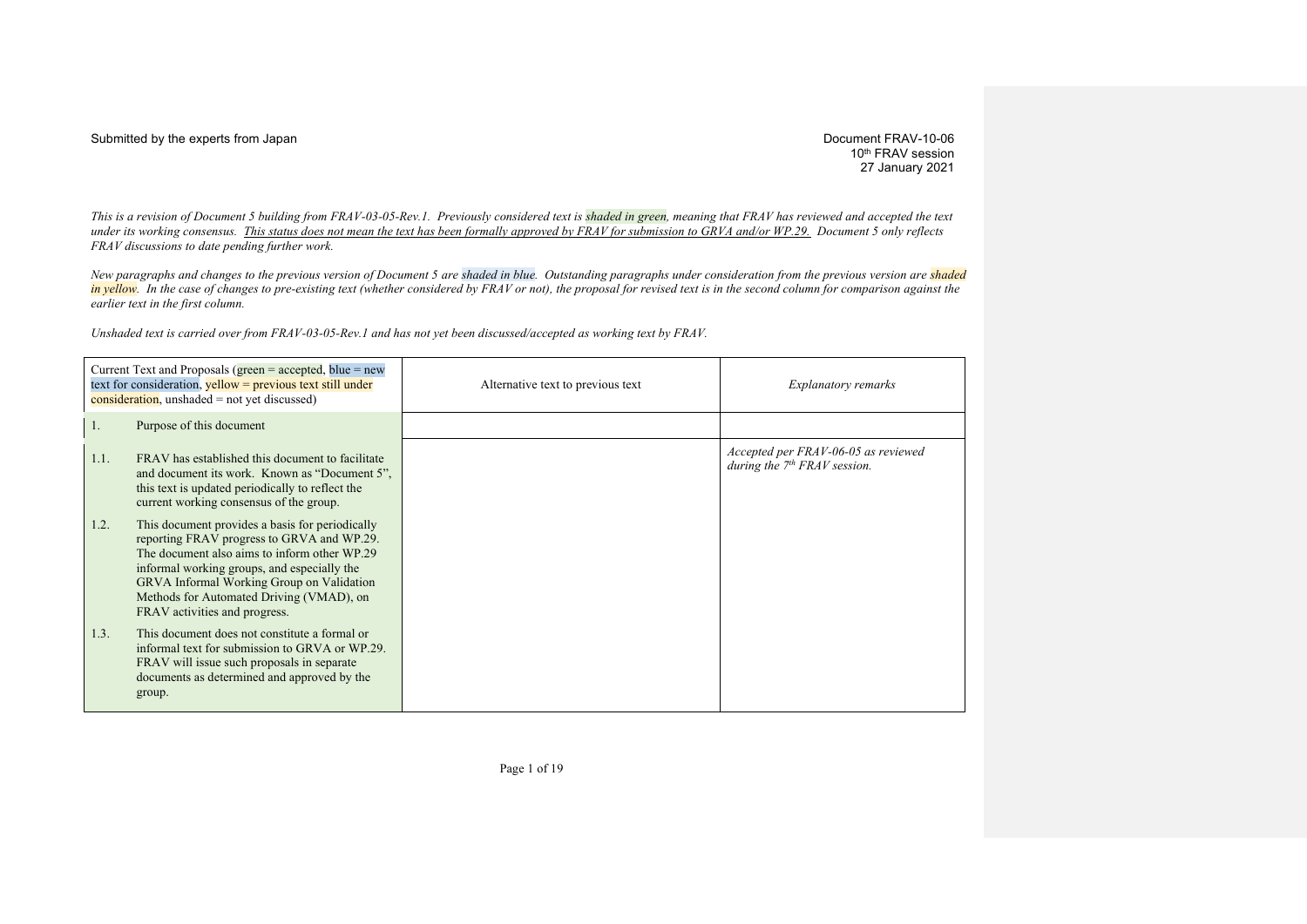10th FRAV session 27 January 2021

| 2.     | Abbreviations, Acronyms, and Definitions                                                                                                                                                                                        |                                                                                                                 | Introduced in FRAV-03-05-Rev.1                                                                                                     |
|--------|---------------------------------------------------------------------------------------------------------------------------------------------------------------------------------------------------------------------------------|-----------------------------------------------------------------------------------------------------------------|------------------------------------------------------------------------------------------------------------------------------------|
| 2.1.   | The introduction of automated driving systems and<br>related technologies has resulted in a proliferation<br>of new terms and concepts. This chapter defines<br>abbreviations, acronyms, and terms as used in this<br>document. |                                                                                                                 |                                                                                                                                    |
| 2.2.   | Acronyms and Abbreviations                                                                                                                                                                                                      |                                                                                                                 |                                                                                                                                    |
| 2.2.1. | ADS: Automated Driving System                                                                                                                                                                                                   |                                                                                                                 |                                                                                                                                    |
| 2.2.2. | <b>DDT: Dynamic Driving Task</b>                                                                                                                                                                                                |                                                                                                                 | Added per FRAV-06-05 as reviewed during<br>the $7th FRAV session$ .                                                                |
| 2.2.3. | <b>ODD:</b> Operational Design Domain                                                                                                                                                                                           |                                                                                                                 |                                                                                                                                    |
| 2.3.   | Definitions                                                                                                                                                                                                                     |                                                                                                                 |                                                                                                                                    |
| 2.3.1. | "Automated Driving System (ADS)" means the<br>hardware and software that are collectively<br>capable of performing the entire DDT on a<br>sustained basis.                                                                      |                                                                                                                 | Accepted per FRAV-06-05 as reviewed<br>during the $7th FRAV$ session.                                                              |
| 2.3.2. | "(ADS) feature" means an application of ADS<br>hardware and software designed specifically for<br>use within an ODD.                                                                                                            | 2.3.2.<br>"(ADS) feature" means an application of an ADS<br>designed specifically for use within an ODD.        | Proposal to revise pursuant to the $7th FRAV$<br>session discussion.                                                               |
| 2.3.3. | "(ADS) function" means an application of ADS<br>hardware and software designed to perform a<br>specific portion of the DDT.                                                                                                     | 2.3.3.<br>"(ADS) function" means an application of an ADS<br>designed to perform a specific portion of the DDT. | Proposal to align the function definition with<br>the phrasing of the feature definition per the<br>$7th FRAV session discussion.$ |
| 2.3.4. | "ADS vehicle" means a vehicle equipped with an<br>ADS.                                                                                                                                                                          |                                                                                                                 |                                                                                                                                    |
| 3.2.2. | "Dynamic driving task (DDT)" means all of the<br>real-time operational and tactical functions                                                                                                                                   | 2.3.5.<br>"Dynamic driving task (DDT)" means all of the<br>real-time operational and tactical functions         | Proposal pursuant to the $7th FRAV$ session                                                                                        |

Page 2 of 19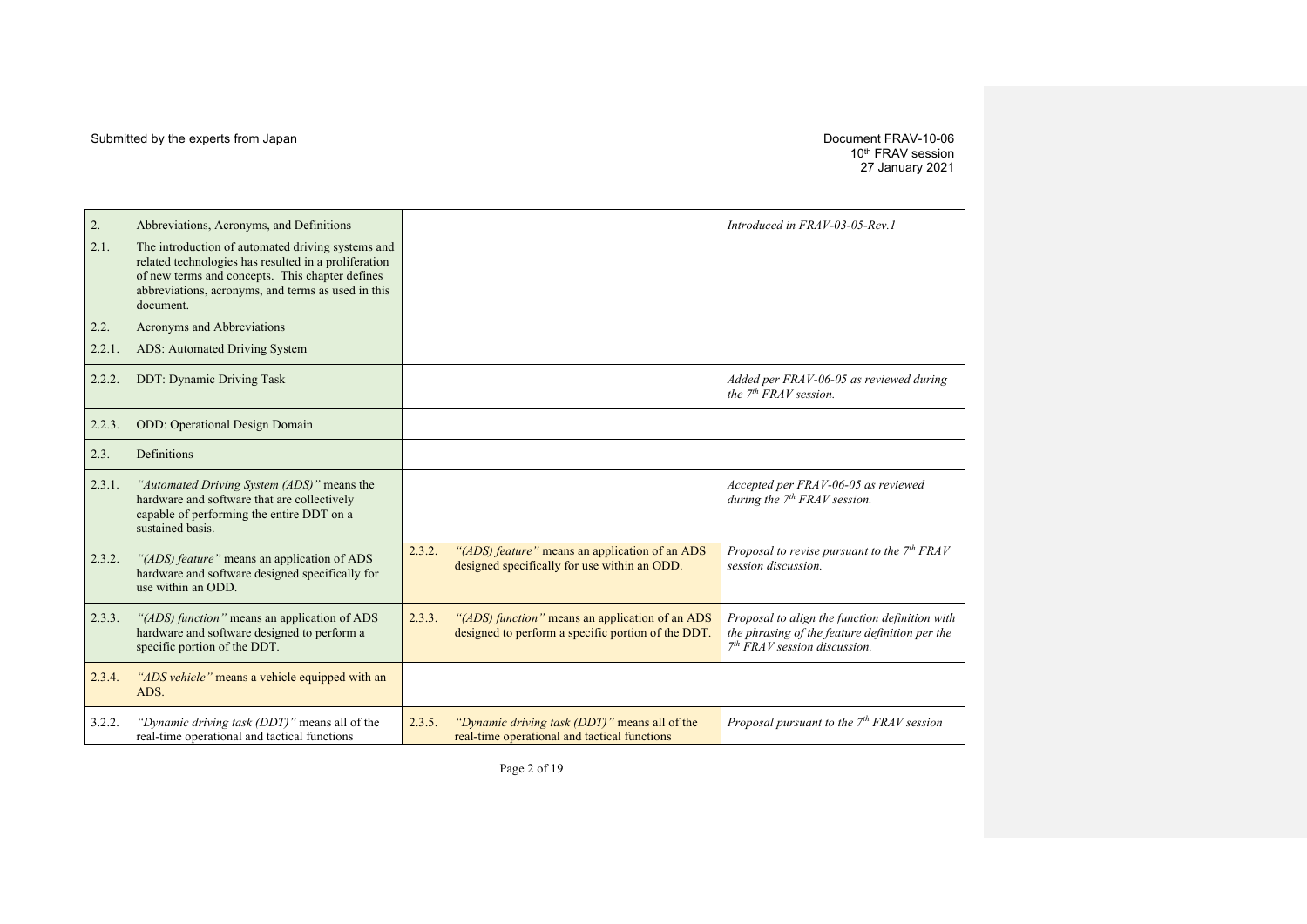# 10<sup>th</sup> FRAV session 27 January 2021

| required to operate a vehicle in on-road traffic,                                                                                                                                                                                                                                                                                                                                                                                                                                                                                                                                                                                                                 | required to operate a vehicle in on-road traffic.                                                                                                                                                                                                                                                                                                                                                                                                                                                                                                                                                                         | discussion.                                         |
|-------------------------------------------------------------------------------------------------------------------------------------------------------------------------------------------------------------------------------------------------------------------------------------------------------------------------------------------------------------------------------------------------------------------------------------------------------------------------------------------------------------------------------------------------------------------------------------------------------------------------------------------------------------------|---------------------------------------------------------------------------------------------------------------------------------------------------------------------------------------------------------------------------------------------------------------------------------------------------------------------------------------------------------------------------------------------------------------------------------------------------------------------------------------------------------------------------------------------------------------------------------------------------------------------------|-----------------------------------------------------|
| excluding the strategic functions such as trip<br>scheduling and selection of destinations and<br>waypoints, and including without limitation:<br>Lateral vehicle motion control via steering<br>(operational); Longitudinal vehicle motion control<br>via acceleration and deceleration (operational);<br>Monitoring the driving environment via object and<br>event detection, recognition, classification, and<br>response preparation (operational and tactical);<br>Object and event response execution (operational<br>and tactical); Maneuver planning (tactical); and<br>Enhancing conspicuity via lighting, signaling and<br>gesturing, etc. (tactical). | Driving involves three behavioral levels: strategic<br>2.3.5.1.<br>(trip planning), tactical (maneuvering), and<br>operational (basic skills). <sup>1</sup> The levels relate to<br>perception, information processing, and decision<br>making under uncertainty. <sup>2</sup> According to SAE<br>J3016, operational effort involves split-second<br>reactions, such as making micro-corrections while<br>driving.<br>Operational functions include, but are not limited<br>2.3.5.2.<br>to:<br>Lateral vehicle motion control via steering,<br>Longitudinal vehicle motion control via<br>acceleration and deceleration. | Introduced new footnote 1 per SAE FRAV-<br>$09-06.$ |
|                                                                                                                                                                                                                                                                                                                                                                                                                                                                                                                                                                                                                                                                   | 2.3.5.3. Tactical functions include, but are not limited to:<br>Maneuver planning via motion control,<br>Enhancing conspicuity via lighting, signaling,<br>gesturing, etc.                                                                                                                                                                                                                                                                                                                                                                                                                                                |                                                     |

<sup>&</sup>lt;sup>1</sup> Michon, J.A., 1985. "A Critical View of Driver Behavior Models: What Do We Know, What Should We Do?" In L. Evans & R. C. Schwing (Eds.). Human behavior and traffic safety (pp. 485-520). New York: Plenum Press, 1985.

<sup>&</sup>lt;sup>2</sup> Michon, J.A., 1979 (update 2008). "Dealing with Danger", Summary Report of the Workshop on Physiological and Psychological Factors in Performance under Hazardous Conditions with Special Reference to Road Traffic Accidents, Gieten, Netherlands, May 23-25, 1978.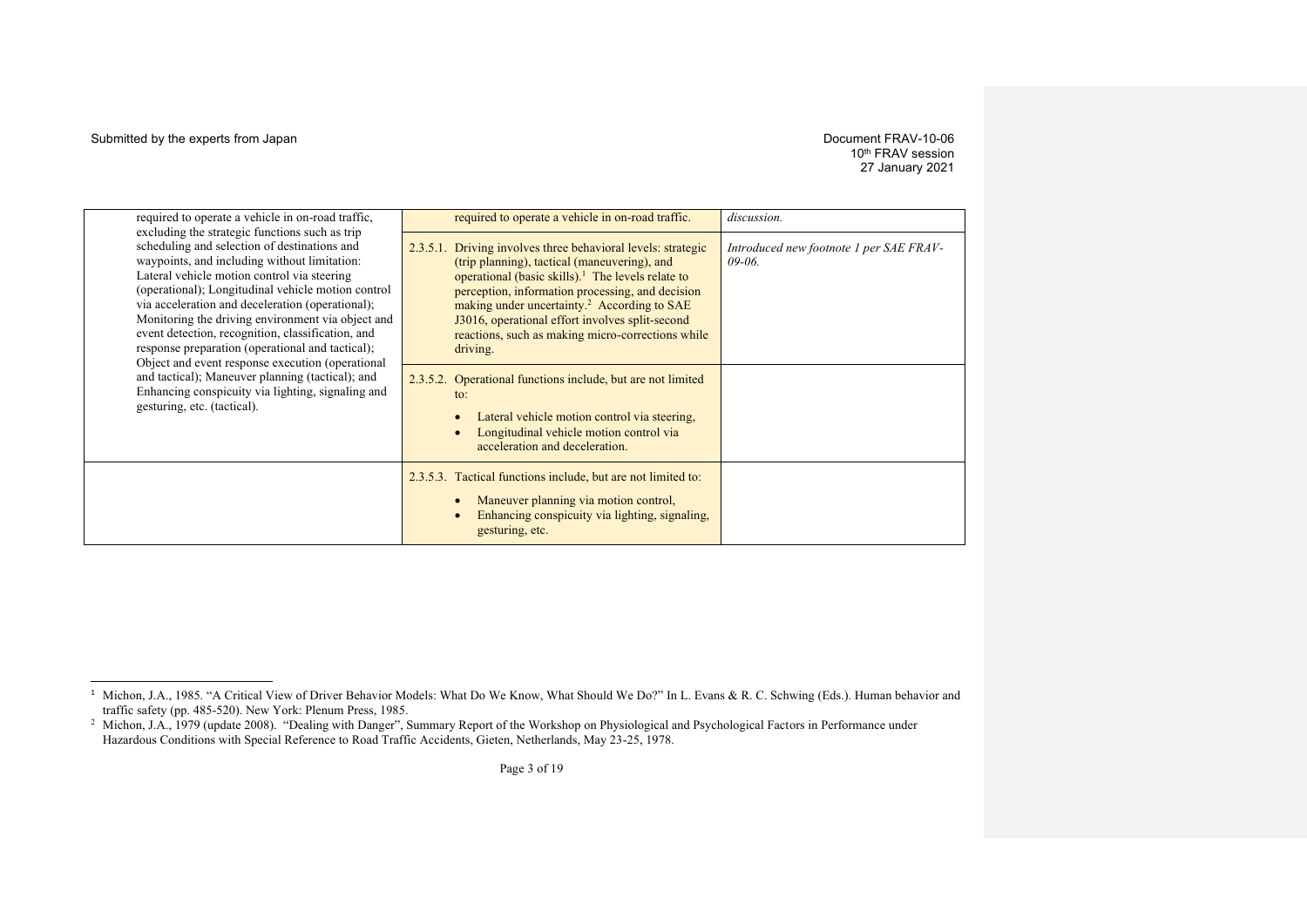## Submitted by the experts from Japan details and the experts from Japan Document FRAV-10-06

# 10th FRAV session 27 January 2021

|        | 2.3.5.4. Operational and tactical functions include, but are<br>not limited to:<br>Monitoring the <b>vehicle</b> environment via object<br>and event detection, recognition,<br>classification, and response preparation,<br>Object and event response execution<br>$\bullet$ | 2.3.5.4. Operational and tactical functions include, but are<br>not limited to:<br>Monitoring the driving environment via<br>object and event detection, recognition,<br>classification, and response preparation,<br>Object and event response execution                                                                                                                                                         | First bullet: replaces "vehicle" with<br>"driving" per SAE FRAV-09-06 |                                                                                                                                                        |
|--------|-------------------------------------------------------------------------------------------------------------------------------------------------------------------------------------------------------------------------------------------------------------------------------|-------------------------------------------------------------------------------------------------------------------------------------------------------------------------------------------------------------------------------------------------------------------------------------------------------------------------------------------------------------------------------------------------------------------|-----------------------------------------------------------------------|--------------------------------------------------------------------------------------------------------------------------------------------------------|
|        |                                                                                                                                                                                                                                                                               | 5.3.5.5 The DDT excludes strategic functions.                                                                                                                                                                                                                                                                                                                                                                     |                                                                       |                                                                                                                                                        |
| 2.3.6. | "Minimal risk condition" means a condition to<br>which a user or an automated driving system may<br>bring a vehicle in order to reduce the risk of a<br>crash when a given trip cannot or should not be<br>completed.                                                         | "Minimal risk condition" means a condition to<br>2.3.6.<br>which a user or an automated driving system may<br>bring a vehicle in order to reduce the risk of a<br>crash when a given trip cannot or should not be<br>completed due to a DDT performance-relevant<br>system failure in the ADS-and/or, other vehicle<br>system failure or upon exit from the ODD.<br>and/or lack of necessary input from the user. | Updated per SAE FRAV-09-06.                                           | <b>Commented [J1]:</b> If the driver is not attentive in the                                                                                           |
| 2.3.7. | "Minimal risk maneuver" means a procedure<br>automatically performed by the automated driving<br>system to place the vehicle in a minimal risk<br>condition in a manner that minimizes risks in<br>traffic.                                                                   | "Minimal risk maneuver" means a procedure<br>2.3.7.<br>automatically performed by the automated driving<br>system to place the vehicle in a minimal risk<br>condition in a manner that avoids unreasonable<br>risks in traffic.                                                                                                                                                                                   | Updated per SAE FRAV-09-06.                                           | ADS that require driver to be attentive, the given trip<br>should not be completed and become MRC, therefore,<br>this aspect should be described here. |
| 2.3.8. | "Operational Design Domain (ODD)" means the<br>operating conditions under which an ADS feature<br>is specifically designed to function.                                                                                                                                       |                                                                                                                                                                                                                                                                                                                                                                                                                   | Introduced in FRAV-03-05-Rev.1                                        |                                                                                                                                                        |

Page 4 of 19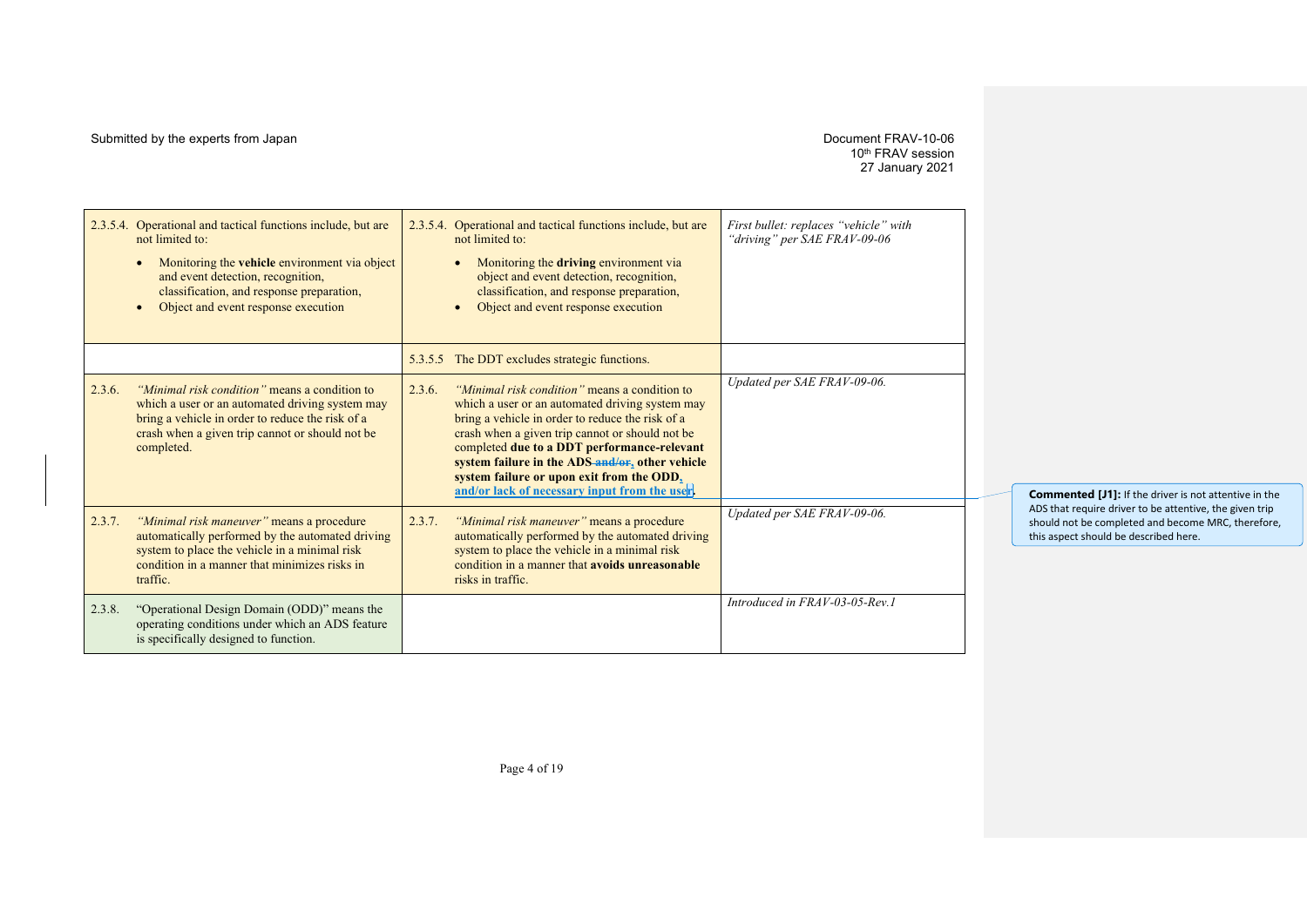10th FRAV session 27 January 2021

| 2.3.9.   | "User" means a human being responsible for the<br>ADS vehicle who is qualified, fit, and capable of<br>performing the DDT.                                                                                                                                                                                                       | 2.3.9.   | "User" means a human being who plays any of<br>the following roles with respect to an ADS<br>vehicle:<br>in-vehicle (conventional) driver,<br>remote driver, passenger, or<br>DDT fallback-ready user.                                        | Revised definition per SAE FRAV-09-06.                                                                                                         |
|----------|----------------------------------------------------------------------------------------------------------------------------------------------------------------------------------------------------------------------------------------------------------------------------------------------------------------------------------|----------|-----------------------------------------------------------------------------------------------------------------------------------------------------------------------------------------------------------------------------------------------|------------------------------------------------------------------------------------------------------------------------------------------------|
| 3.29.3   | [DDT] FALLBACK-READY USER The user of a<br>vehicle equipped with an engaged level 3 ADS<br>feature who is able to operate the vehicle and is<br>receptive to ADS-issued requests to intervene and<br>to evident DDT performance-relevant system<br>failures in the vehicle compelling him or her to<br>perform the DDT fallback. | 2.3.9.1  | "Fallback-ready user" means a user determined<br>by the ADS to be receptive to a transition of<br>control.                                                                                                                                    |                                                                                                                                                |
|          | 2.3.9.2. "User-in-charge" means a user in or with a line of<br>sight to the vehicle.                                                                                                                                                                                                                                             |          | 2.3.9.2. "User in charge" means a user in or with a line of<br>sight to the vehicle.                                                                                                                                                          | Proposal to delete per SAE FRAV-09-06<br>(based on use of "remote driver" definition<br>in 2.3.9.3. covering any user outside the<br>vehicle). |
|          | 2.3.9.3. "Remote operator" means a user other than a user-<br>in-charge.                                                                                                                                                                                                                                                         | 2.3.9.3. | <i>"Remote driver"</i> means a driver who is not seated<br>in a position to manually exercise in-vehicle<br>braking, accelerating, steering, and transmission<br>gear selection input devices (if any) but is able to<br>operate the vehicle. | Revision proposed in SAE FRAV-09-06.                                                                                                           |
|          | 2.3.9.4. "In-vehicle (or conventional) driver" means a<br>driver who manually exercises in-vehicle braking,<br>accelerating, steering, and transmission gear<br>selection input devices in order to operate a<br>vehicle.                                                                                                        |          |                                                                                                                                                                                                                                               | New term proposed in SAE FRAV-09-06.                                                                                                           |
| 2.3.9.5. | "Passenger" means a user in a vehicle who has no<br>role in the operation of that vehicle.                                                                                                                                                                                                                                       |          |                                                                                                                                                                                                                                               | New term proposed in SAE FRAV-09-06.                                                                                                           |

Page 5 of 19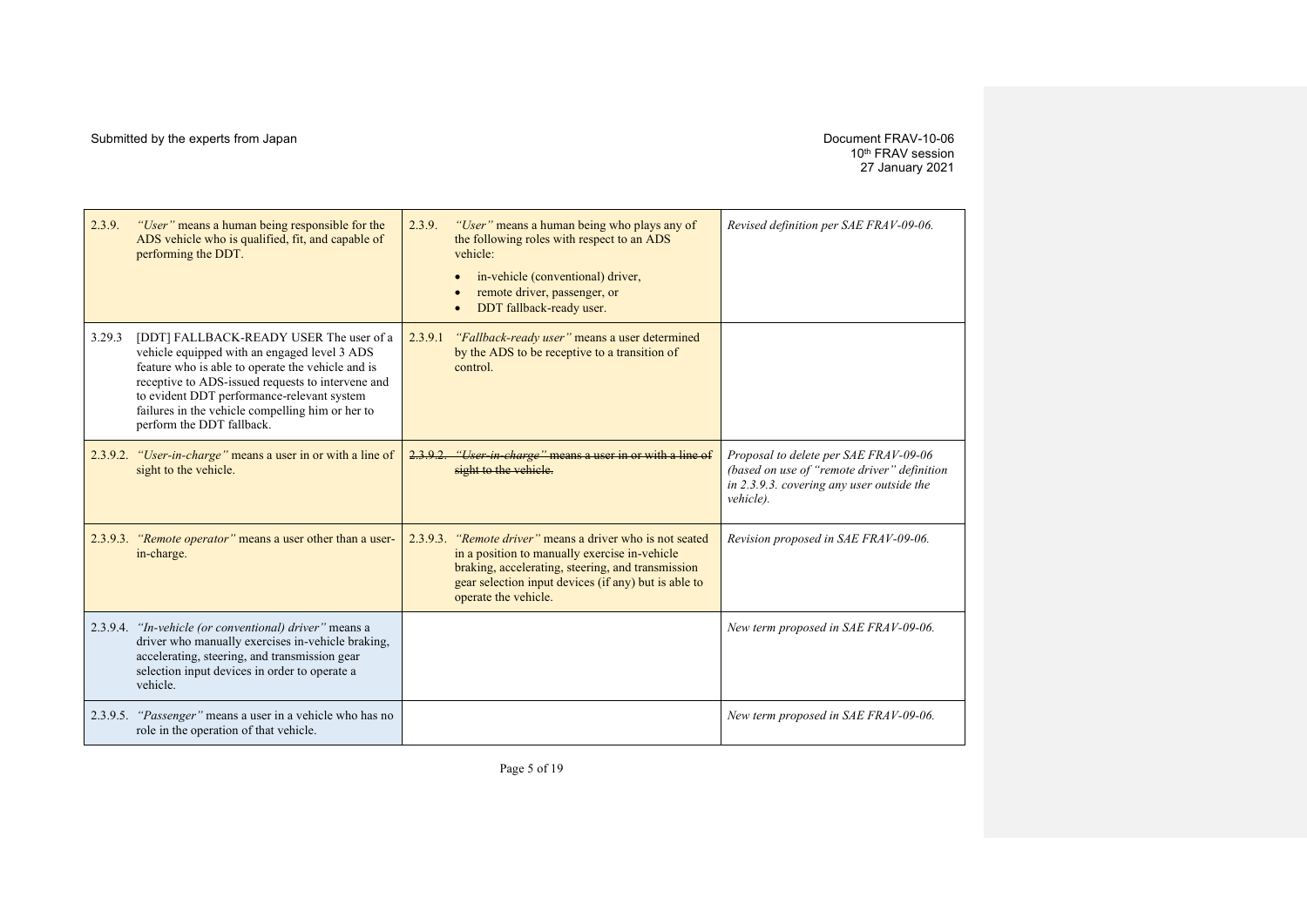10th FRAV session 27 January 2021

|         |                                                                                                                                                                                                                                                                                                                                                      | 2.3.10. "Safe fallback response" means a successful<br>transition of control to an ADS user or automatic<br>execution of an ADS maneuver that places the<br>ADS vehicle in a Minimal Risk Condition. |                              |
|---------|------------------------------------------------------------------------------------------------------------------------------------------------------------------------------------------------------------------------------------------------------------------------------------------------------------------------------------------------------|------------------------------------------------------------------------------------------------------------------------------------------------------------------------------------------------------|------------------------------|
| 2.3.10. | <i>"Transition of control"</i> means a transfer of full<br>control over the DDT from the ADS to a user.                                                                                                                                                                                                                                              | 2.3.11. "Transfer of control" means a transfer of full<br>control over responsibility for performance of<br>the DDT from the ADS to a user.                                                          | Revision per SAE FRAV-09-06. |
| 2.3.12. | <i>"Request to intervene"</i> means a notification by an<br>ADS to a fallback-ready user indicating that the<br>user should promptly perform the DDT fallback,<br>which may entail resuming manual operation of<br>the vehicle ( <i>i.e.</i> , becoming a driver again), or<br>achieving a minimal risk condition if the vehicle is<br>not drivable. |                                                                                                                                                                                                      | Based on SAE FRAV-09-06.     |

| 3.2.5. | "New Assessment/Test Method (NATM)" means<br>the tools and methodologies for the assessment of<br>automated vehicle safety performance under<br>development by the GRVA Informal Working<br>Group on Validation Methods for Automated<br>Driving (VMAD). | Not addressed in this document. |
|--------|----------------------------------------------------------------------------------------------------------------------------------------------------------------------------------------------------------------------------------------------------------|---------------------------------|
| 3.2.6. | <i>"Operating environment"</i> means the reasonably<br>foreseeable conditions which a vehicle can be<br>expected to encounter when in automated mode.                                                                                                    | Not addressed in this document. |

Page 6 of 19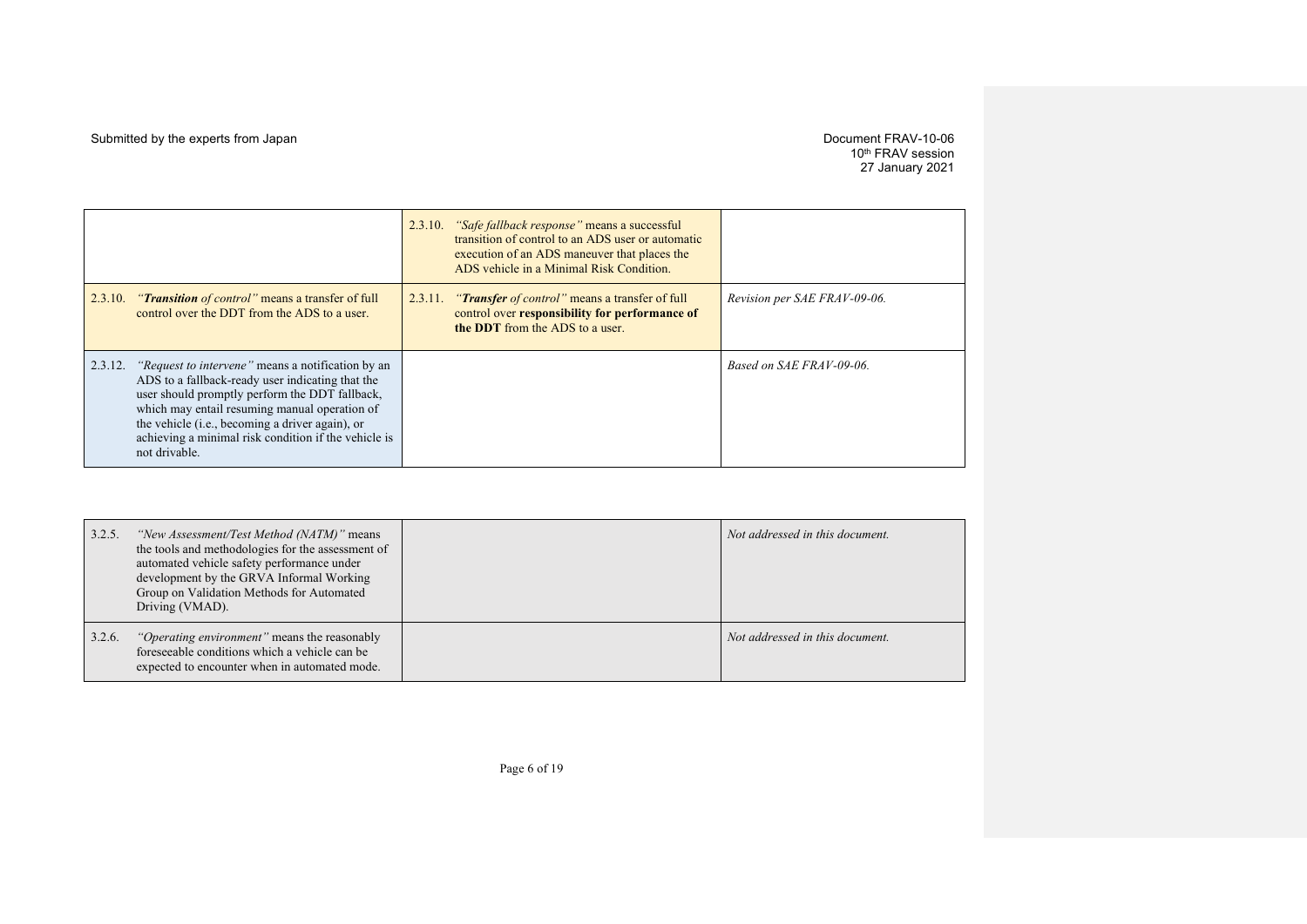#### Submitted by the experts from Japan details and the experts from Japan Document FRAV-10-06

10th FRAV session 27 January 2021

| 3.   | <b>ADS</b> Safety Requirements                                                                                                                                                                                                                                      |      |                                                                                                                                                                                                                | Accepted per FRAV-06-05 as reviewed<br>during the $7th FRAV session$ . Section number<br>changed pursuant to separate of FRAV-06-<br>05 into "Document 4" and "Document 5".                                                                                                                         |
|------|---------------------------------------------------------------------------------------------------------------------------------------------------------------------------------------------------------------------------------------------------------------------|------|----------------------------------------------------------------------------------------------------------------------------------------------------------------------------------------------------------------|-----------------------------------------------------------------------------------------------------------------------------------------------------------------------------------------------------------------------------------------------------------------------------------------------------|
| 3.1. | Driving a motor vehicle in traffic is a complex task<br>requiring continuous awareness of roadway<br>conditions, control of the vehicle motion,<br>interactions with other road users, and adaptation<br>of the vehicle motion to changes in roadway<br>conditions. |      |                                                                                                                                                                                                                | Accepted per FRAV-06-05 as reviewed<br>during the $7th FRAV$ session.                                                                                                                                                                                                                               |
| 3.2. | The automation of driving obligates<br>manufacturers, safety authorities, and other<br>stakeholders in road transportation to ensure that<br>Automated Driving Systems perform safely in<br>traffie.                                                                | 3.2. | ADS performance should be consistent with safe<br>human driving behaviors while avoiding human<br>recognition, decision, and performance errors and<br>the introduction of unreasonable ADS-specific<br>risks. | Proposal pursuant to the $8th FRAV$ session<br>discussion. The proposal is to describe the<br>overall level of safety agreed by FRAV in this<br>paragraph. The word "safe" has been<br>added based on input from the UK and USA.<br>OICA suggested adding "unreasonable" to<br>qualify "new risks". |
|      |                                                                                                                                                                                                                                                                     |      |                                                                                                                                                                                                                |                                                                                                                                                                                                                                                                                                     |
| 3.3. | The assurance of ADS safety involves attention to<br>specific performance and behavioral competencies<br>required to operate a vehicle in traffic and the<br>application of methods and practices to verify that<br>ADS perform as intended.                        |      |                                                                                                                                                                                                                | Accepted per FRAV-06-05 as reviewed<br>during the $7th FRAV$ session.                                                                                                                                                                                                                               |
| 3.4. | This document addresses minimum requirements<br>necessary to ensure that an ADS is safe for use on<br>public roads.                                                                                                                                                 |      |                                                                                                                                                                                                                | Accepted per FRAV-06-05 as reviewed<br>during the $7th FRAV$ session.                                                                                                                                                                                                                               |
| 3.5. | Unlike human drivers broadly licensed to operate a<br>vehicle on all roadways, ADS may be designed to<br>operate under specific conditions.                                                                                                                         |      |                                                                                                                                                                                                                | Accepted per FRAV-06-05 as reviewed<br>during the $7th FRAV$ session.                                                                                                                                                                                                                               |

Page 7 of 19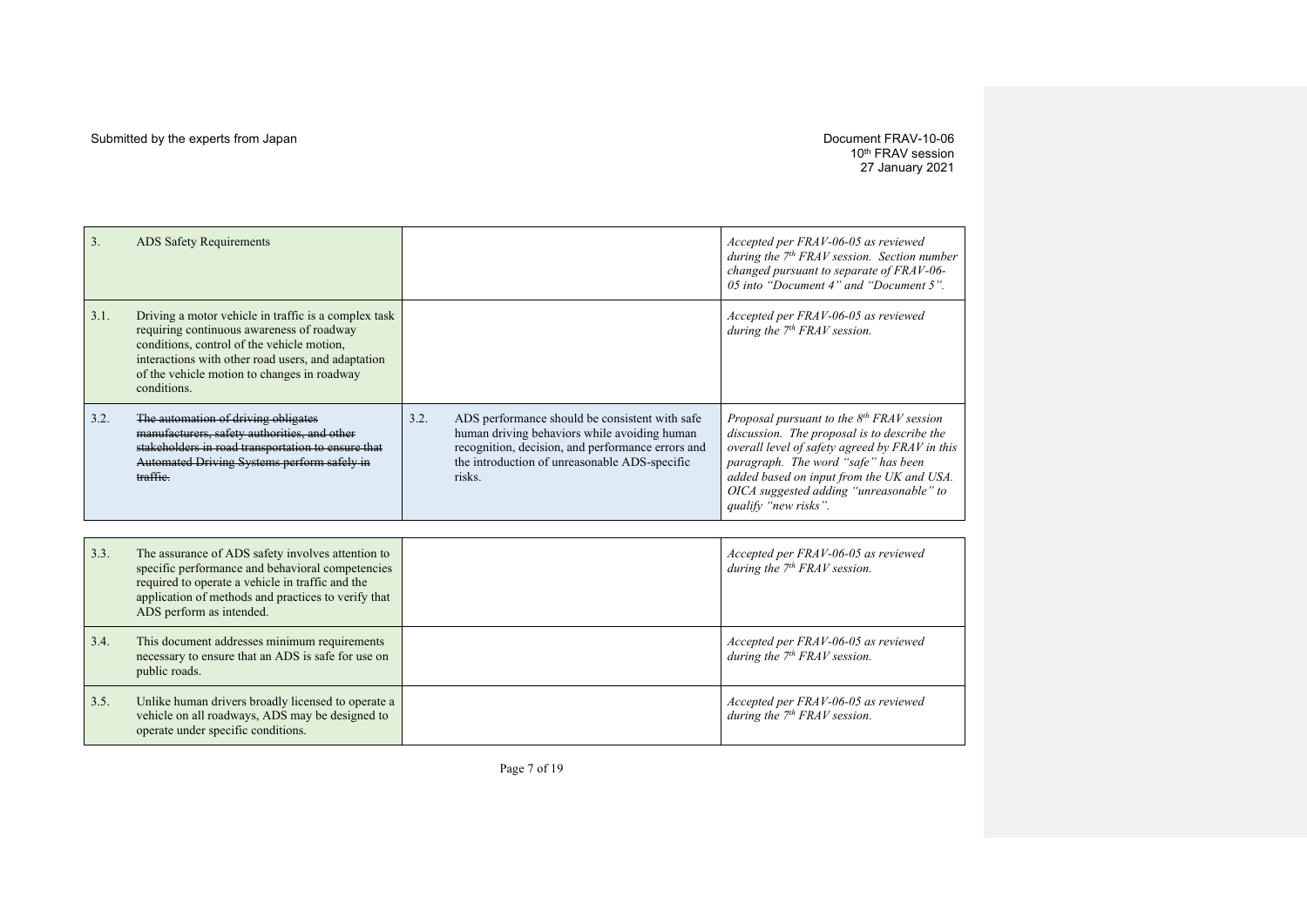# 10th FRAV session 27 January 2021

| 3.6.  | In order to ensure public safety while benefiting<br>from the potential of ADS to reduce crashes,<br>injuries, and deaths (especially related to human<br>driving errors), manufacturers and safety<br>authorities anticipate a prudent and gradual<br>introduction of these technologies.             |      |                                                                                                                                                    | Accepted per FRAV-06-05 as reviewed<br>during the $7th FRAV$ session.                                                         |
|-------|--------------------------------------------------------------------------------------------------------------------------------------------------------------------------------------------------------------------------------------------------------------------------------------------------------|------|----------------------------------------------------------------------------------------------------------------------------------------------------|-------------------------------------------------------------------------------------------------------------------------------|
| 3.7.  | As a result, stakeholders anticipate a wide variety<br>of ADS applications carefully designed to operate<br>within their performance limits.                                                                                                                                                           | 3.7. | As a result, stakeholders anticipate a wide variety<br>of ADS applications carefully designed to operate<br>within their performance capabilities. | "Limits" replaced with "capabilities" per<br>the $7th FRAV$ session discussion to avoid<br>confusion with limit requirements. |
| 3.8.  | This document describes requirements designed to<br>ensure that ADS perform safely on public<br>roadways.                                                                                                                                                                                              |      |                                                                                                                                                    | Accepted per FRAV-06-05 as reviewed<br>during the $7th FRAV$ session.                                                         |
| 3.9.  | The safety requirements address ADS in two ways.<br>The document first defines conditions that may<br>describe or limit the use of an ADS based on the<br>manufacturer's assessment of its capabilities. The<br>document then describes minimum performance<br>requirements to ensure safe use of ADS. |      |                                                                                                                                                    | Accepted per FRAV-06-05 as reviewed<br>during the $7th FRAV$ session.                                                         |
| 3.10. | The performance requirements apply to ADS<br>regardless of their individual configurations. The<br>definition of conditions that may impact<br>performance requires manufacturers to fully<br>describe the intended uses and limitations of an<br>individual ADS.                                      |      |                                                                                                                                                    | Accepted per FRAV-06-05 as reviewed<br>during the $7th FRAV$ session.                                                         |
| 3.11. | In combination, the ADS descriptions and the<br>ADS performance requirements ensure that each<br>ADS can be assessed for safe operation.                                                                                                                                                               |      |                                                                                                                                                    | Accepted per FRAV-06-05 as reviewed<br>during the $7th FRAV$ session.                                                         |

Page 8 of 19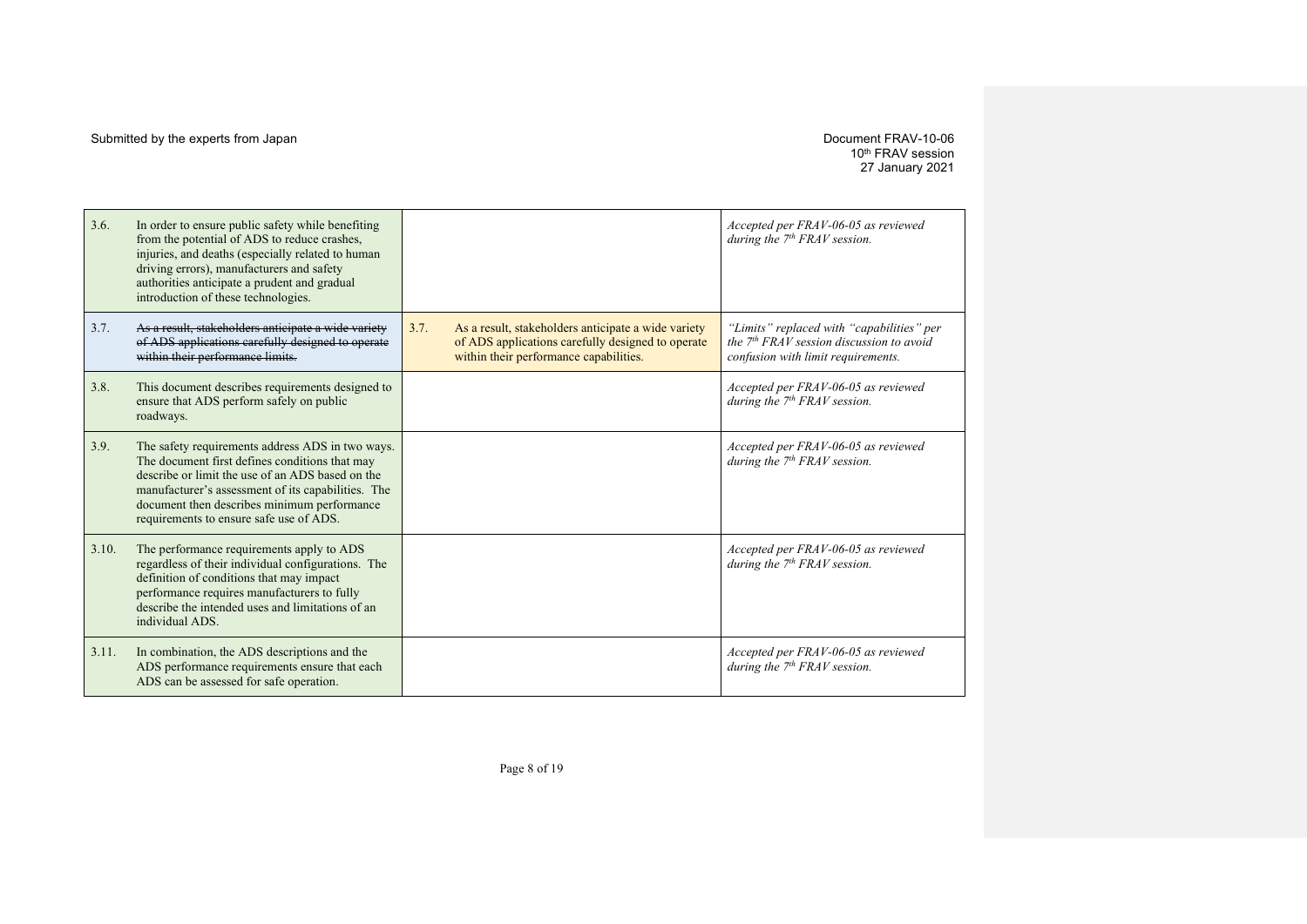10th FRAV session 27 January 2021

| 3.12.   | These safety requirements for ADS descriptions<br>and performance are designed to enable the<br>validation of ADS safety prior to their introduction<br>on the market.                                                                                                                                                                                                                                                                                                                                                                          |         |                                                                                                                                                                                                                                                                                                                                                                                                                                                                                                                                                      | Accepted per FRAV-06-05 as reviewed<br>during the $7th FRAV$ session.                                                                                                                                                                                                 |
|---------|-------------------------------------------------------------------------------------------------------------------------------------------------------------------------------------------------------------------------------------------------------------------------------------------------------------------------------------------------------------------------------------------------------------------------------------------------------------------------------------------------------------------------------------------------|---------|------------------------------------------------------------------------------------------------------------------------------------------------------------------------------------------------------------------------------------------------------------------------------------------------------------------------------------------------------------------------------------------------------------------------------------------------------------------------------------------------------------------------------------------------------|-----------------------------------------------------------------------------------------------------------------------------------------------------------------------------------------------------------------------------------------------------------------------|
| 3.13.   | The safety of an ADS may be considered from five<br>fundamental perspectives:<br>ADS should drive safely.<br>ADS should interact safely with the user.<br>ADS should manage safety-critical situations.<br>ADS should safely manage failure modes.<br>ADS should maintain a safe operational state.                                                                                                                                                                                                                                             |         |                                                                                                                                                                                                                                                                                                                                                                                                                                                                                                                                                      | The initial points were accepted per FRAV-<br>06-05 as reviewed during the $7th FRAV$<br>session. The proposal is to expand the text to<br>provide additional context for understanding<br>the scope and purpose of requirements to be<br>elaborated under each item. |
| 4.13.1. | <i>The ADS should drive safely.</i> In performing the<br>entire DDT, the ADS assumes the role of the<br>vehicle driver. Under this perspective, the ADS<br>should fulfill the same maxims taught to human<br>drivers such as to respect traffic rules, to share the<br>road, to signal intentions, and to expect the<br><b>unexpected.</b> The performance requirements<br>should ensure ADS driving behaviors consistent<br>with good driving practices, including aspects that<br>may be specific to the ADS as the driver of the<br>vehicle. | 4.13.1. | <i>The ADS should drive safely.</i> In performing the<br>entire DDT, the ADS assumes the role of the<br>vehicle driver. Under this perspective, the ADS<br>should fulfill the same maxims taught to human<br>drivers such as to respect traffic rules, to share<br>the road, to signal intentions, and to expect<br>unusual driving situations. The performance<br>requirements should ensure ADS driving<br>behaviors consistent with good driving practices,<br>including aspects that may be specific to the<br>ADS as the driver of the vehicle. | Per SAE FRAV-09-06.                                                                                                                                                                                                                                                   |

Page 9 of 19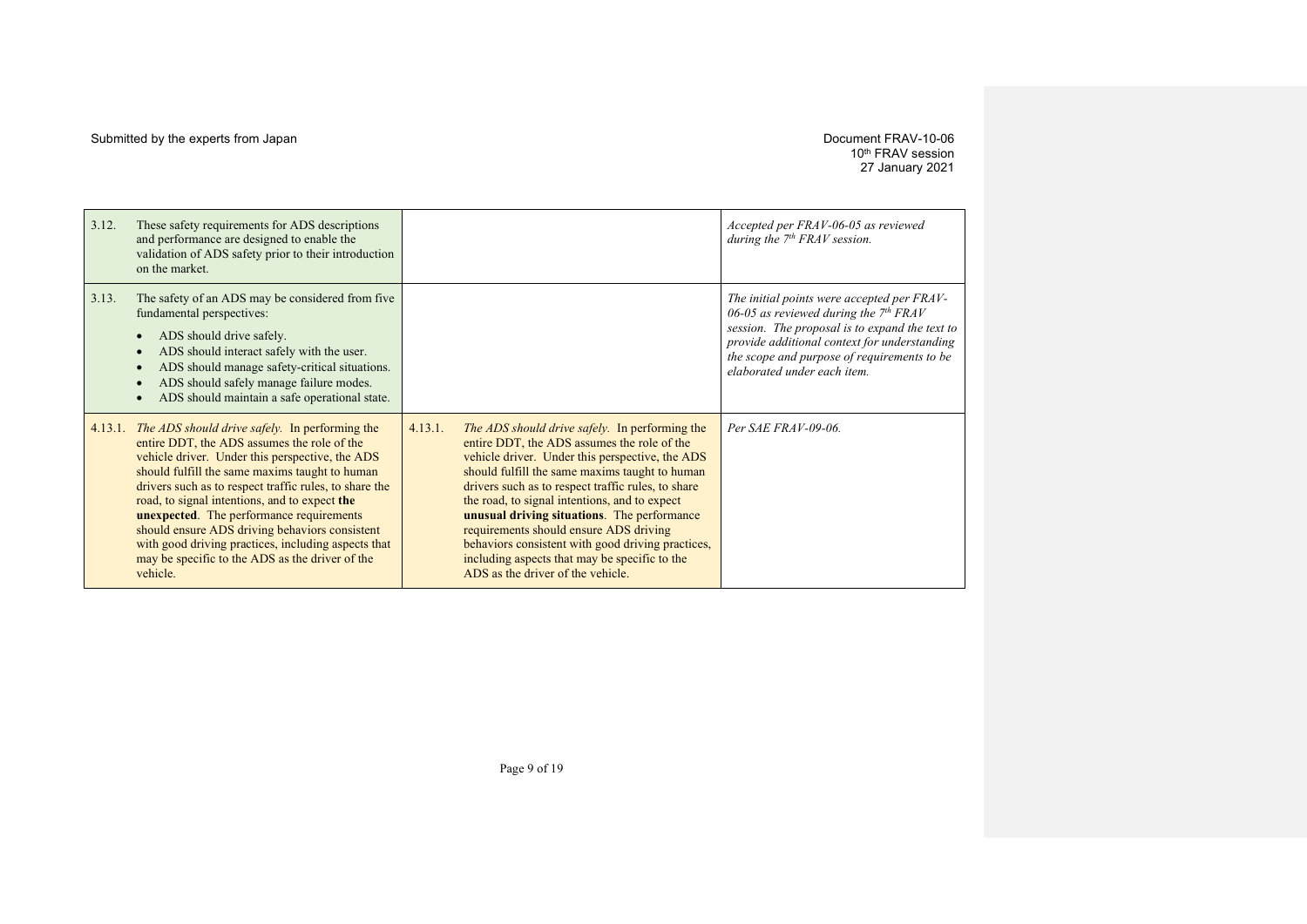| 3.13.2. The ADS should interact safely with the user.                                                                                                                                                                                                                                                                                                                                                                                                                                                                             | 4.13.2.   | The ADS should interact safely with the user.<br>ADS are intended for human use. ADS safety<br>requirements should ensure accurate user<br>understanding of the ADS (capabilities and<br>limitations), user appreciation of her or his roles<br>and responsibilities, and the safety of transitions<br>of control between the ADS and the user.                                                                                                                                                             | This text is based on the proposal of the<br>Netherlands (with input from Leeds<br>University and Canada) in FRAV-08-10.<br>The proposed text has been modified for<br>clarity and textual consistency. |
|-----------------------------------------------------------------------------------------------------------------------------------------------------------------------------------------------------------------------------------------------------------------------------------------------------------------------------------------------------------------------------------------------------------------------------------------------------------------------------------------------------------------------------------|-----------|-------------------------------------------------------------------------------------------------------------------------------------------------------------------------------------------------------------------------------------------------------------------------------------------------------------------------------------------------------------------------------------------------------------------------------------------------------------------------------------------------------------|---------------------------------------------------------------------------------------------------------------------------------------------------------------------------------------------------------|
|                                                                                                                                                                                                                                                                                                                                                                                                                                                                                                                                   |           | 4.13.2.1. ADS users do not correspond to a uniform<br>profile but exhibit diverse characteristics across a<br>spectrum of behaviors (abilities, limitations,<br>understanding, experience, alertness, etc.). To<br>understand the ADS, each user forms a mental<br>model of its operation and use. One of the<br>challenges is to safely accommodate the full<br>spectrum of ADS users in order to ensure<br>predictable interactions and a more error-tolerant<br>system.                                  |                                                                                                                                                                                                         |
| Commonality across user interfaces and system<br>4.13.2.2.<br>responses, including in <b>transitions</b> of control,<br>enables users to form reliable mental models<br>applicable to any ADS. This commonality<br>curtails learning curves and promotes correct<br>ADS use (while also facilitating user education).<br>As with today's vehicle controls, the users'<br>mental models based on such commonality<br>enable correct understanding of any ADS<br>without a need to learn a new model for each<br>ADS configuration. | 4.13.2.2. | Commonality across user interfaces and system<br>responses, including in transfers of control,<br>enables users to form reliable mental models<br>applicable to any ADS. This commonality<br>curtails learning curves and promotes correct<br>ADS use (while also facilitating user education).<br>As with today's vehicle controls, the users'<br>mental models based on such commonality<br>enable correct understanding of any ADS<br>without a need to learn a new model for each<br>ADS configuration. | Substitution of "transfers" per SAE FRAV-<br>$09 - 06$                                                                                                                                                  |

Page 10 of 19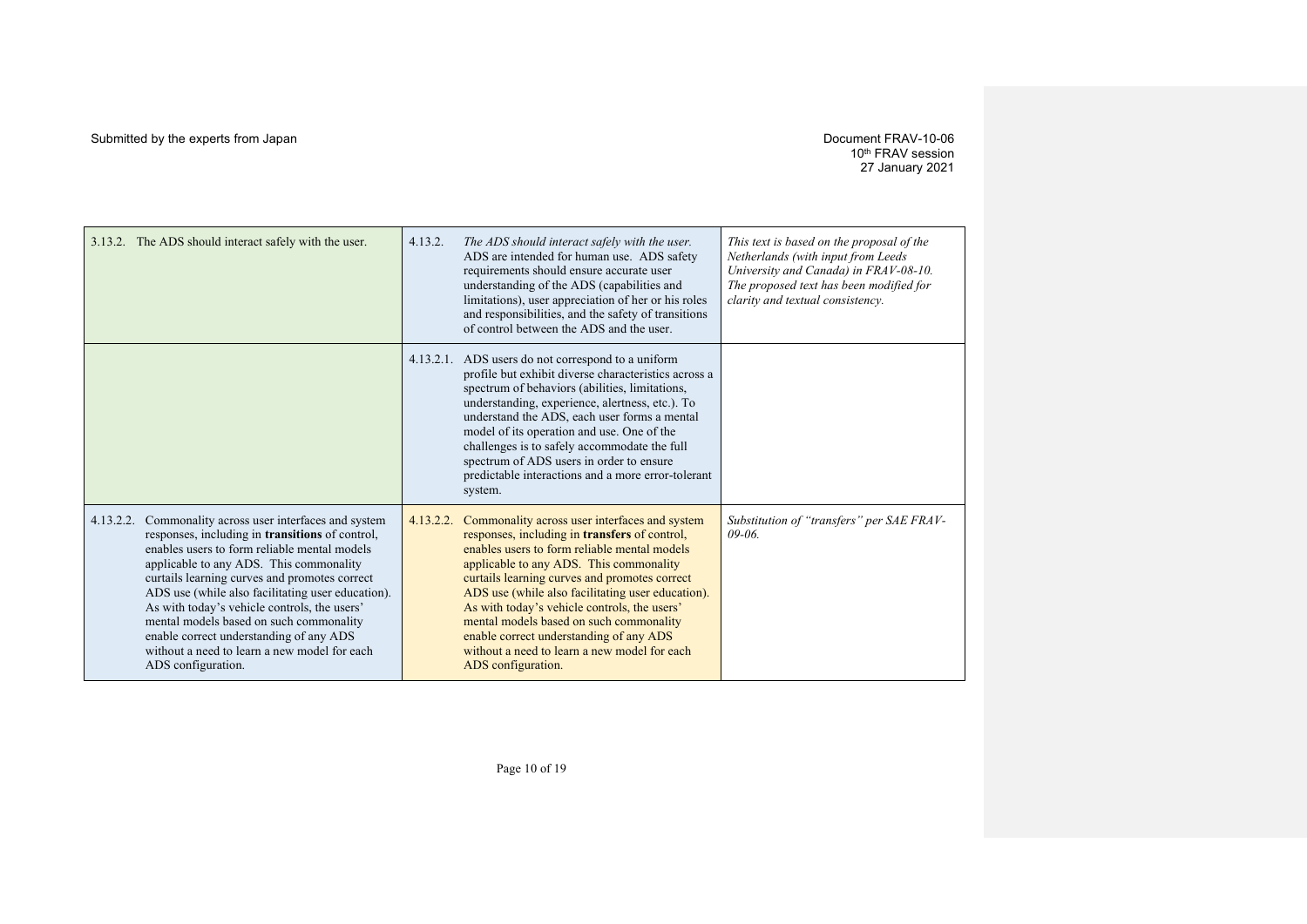|                                                           | ADS use involves interactions including, but not<br>4.13.2.3.<br>necessarily limited to communication of<br>information and transitions of vehicle control. In<br>order to fulfill his/her roles, the user should have<br>information about the ADS status, its operation,<br>its intentions and the expected user<br>responsibilities. Transitions of control may<br>occur under diverse conditions involving<br>different degrees of cooperation and possible<br>fallback options to ensure safety. The user<br>interface needs to ensure proper user inputs and<br>feedback to facilitate correct use of the ADS and<br>safeguard against misuse or user error.                                                                                                                                                                        |                                                                                                                                                                                                                                                                                                                                                                                                                                                                                                                                                                                                                                                                                                                                                          |
|-----------------------------------------------------------|-------------------------------------------------------------------------------------------------------------------------------------------------------------------------------------------------------------------------------------------------------------------------------------------------------------------------------------------------------------------------------------------------------------------------------------------------------------------------------------------------------------------------------------------------------------------------------------------------------------------------------------------------------------------------------------------------------------------------------------------------------------------------------------------------------------------------------------------|----------------------------------------------------------------------------------------------------------------------------------------------------------------------------------------------------------------------------------------------------------------------------------------------------------------------------------------------------------------------------------------------------------------------------------------------------------------------------------------------------------------------------------------------------------------------------------------------------------------------------------------------------------------------------------------------------------------------------------------------------------|
| 3.13.3. The ADS should manage safety-critical situations. | 4.13.3.<br>The ADS should manage safety-critical situations.<br>Driving involves the assessment of risks and<br>responses to those risks, often involving degrees of<br>uncertainty. A driver cannot control the actions of<br>other road users or the conditions of the road<br>environment. Situations may arise that require a<br>driver to take evasive action. An unexpected<br>condition may require a period of ADS and user<br>cooperation or mutual support to complete a<br>transition of control. A fallback-ready user may<br>be unavailable. The ADS vehicle may be subject<br>to a collision caused by another road user. While<br>performing the DDT (or even part of the DDT<br>during a transition of control), the ADS should<br>manage responses to such safety-critical<br>conditions to avoid and/or mitigate risks. | Per SAE FRAV-09-06, the highlighted<br>sentence raises an issue regarding the<br>distinction between ADS and ADAS. Under<br>a situation where the ADS is no longer in full<br>control of the vehicle, the ADS is no longer<br>functioning as an ADS (i.e., Level $3+$<br>performing the entire DDT). Arguably, the<br>human driver is now in control, assisted by<br>certain capabilities provided by the ADS. In<br>this sense, the system is in a degraded level<br>of performance and operating as an ADAS.<br>Given issues raised in transfers of control,<br>the comment suggests that FRAV may wish to<br>consider the possibility of degraded ADS<br>operational states where the human user is in<br>control, assisted by certain ADS functions. |

Page 11 of 19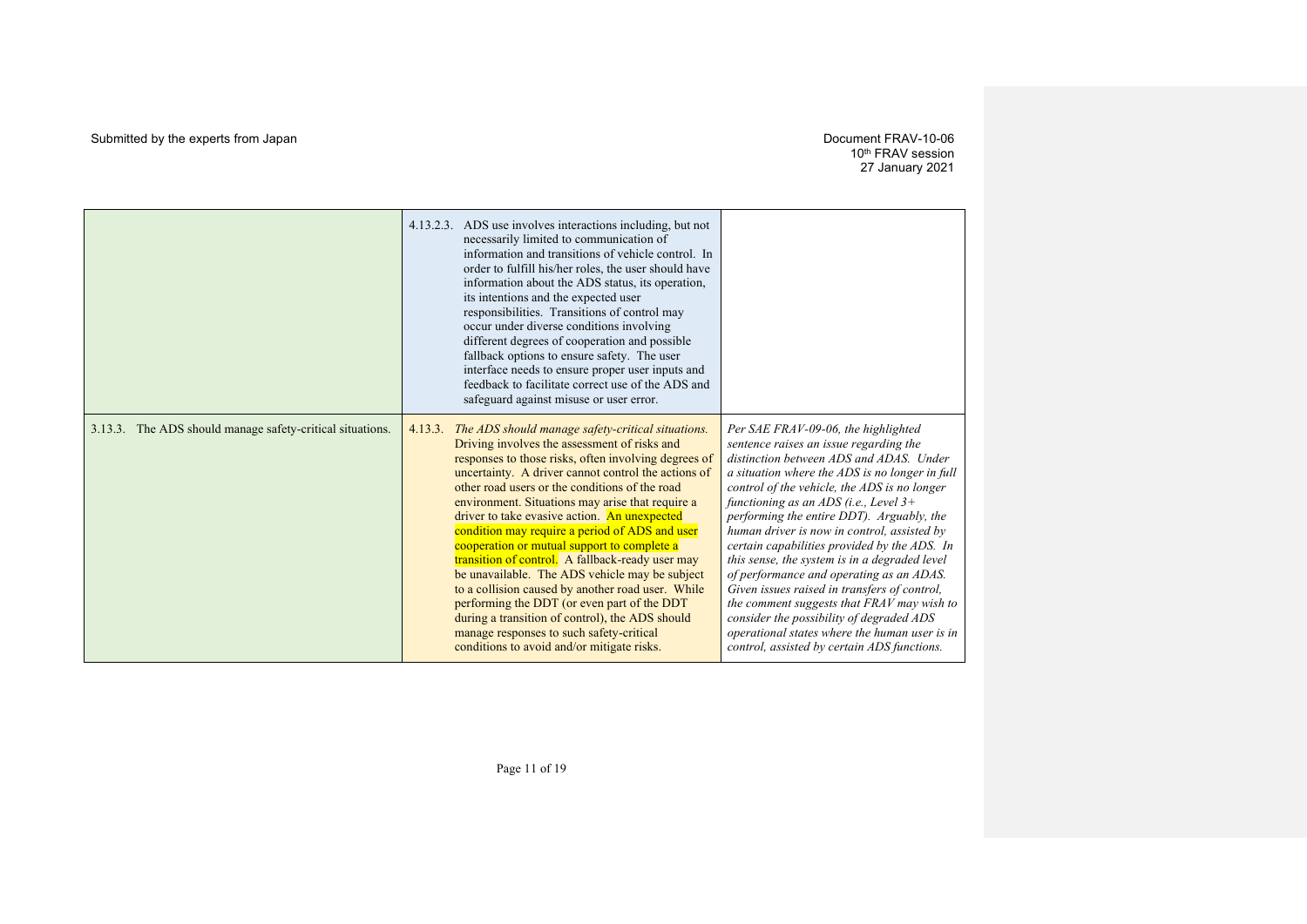10th FRAV session 27 January 2021

| 4.13.4. | The ADS should safely manage failure modes. A<br>condition, such as an internal malfunction or<br>damage to a component, may render an ADS<br>operationally unsafe. The ADS should detect and<br>respond to such conditions. ADS may also have<br>diverse strategies and capabilities to safely permit<br>continued operation in the presence of a failure.<br>This perspective aims to ensure that failures<br>specific to the functioning of ADS hardware and<br>software do not result in unreasonable risks to<br>safety. | 4.13.4. | The ADS should safely manage failure modes. A<br>condition, such as an internal malfunction, damage<br>to a component, or the failure of a vehicle system<br>on which ADS performance relies, may render<br>an ADS operationally unsafe. The ADS should<br>detect and respond to such conditions. ADS may<br>also have diverse strategies and capabilities to<br>safely permit continued operation in the presence<br>of a failure. This perspective aims to ensure that<br>failures specific to the functioning of ADS<br>hardware and software do not result in<br>unreasonable risks to safety.                                                                    | Revision per SAE FRAV-09-06. |
|---------|-------------------------------------------------------------------------------------------------------------------------------------------------------------------------------------------------------------------------------------------------------------------------------------------------------------------------------------------------------------------------------------------------------------------------------------------------------------------------------------------------------------------------------|---------|-----------------------------------------------------------------------------------------------------------------------------------------------------------------------------------------------------------------------------------------------------------------------------------------------------------------------------------------------------------------------------------------------------------------------------------------------------------------------------------------------------------------------------------------------------------------------------------------------------------------------------------------------------------------------|------------------------------|
| 3.13.5  | The ADS should maintain a safe operational state.                                                                                                                                                                                                                                                                                                                                                                                                                                                                             | 4.13.5  | The ADS should maintain a safe operational state.<br>As a software-driven system, an ADS may be<br>impacted for better or for worse by the evolution<br>of technologies. Motor vehicles may remain in<br>use for two decades or more which requires<br>attention to ensure that the ADS remains<br>operationally safe throughout the useful life of the<br>vehicle. This perspective aims to address ADS<br>responses to external factors that may arise during<br>the useful life of the ADS vehicle, including<br>verification of its operational state pursuant to a<br>collision, vulnerabilities that may arise with<br>technological changes, and obsolescence. |                              |

Page 12 of 19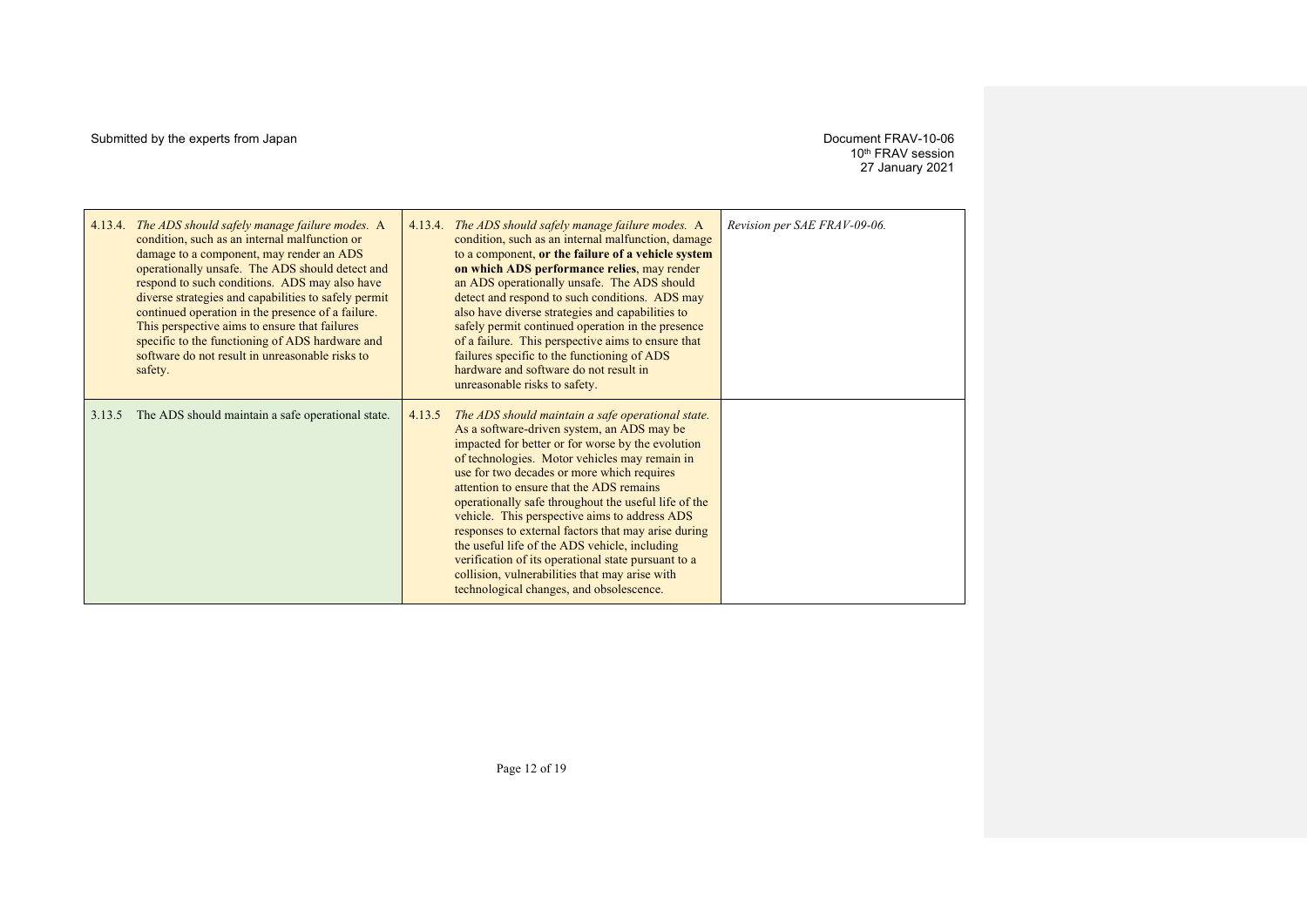10th FRAV session 27 January 2021

| 4.     | Operational Design Domain (ODD)                                                                                                                                                                 |                                                                                                                                                                                                                                                                                                                                                  |
|--------|-------------------------------------------------------------------------------------------------------------------------------------------------------------------------------------------------|--------------------------------------------------------------------------------------------------------------------------------------------------------------------------------------------------------------------------------------------------------------------------------------------------------------------------------------------------|
| 4.1.   | This chapter concerns the description of an<br>Operational Design Domain (ODD).                                                                                                                 |                                                                                                                                                                                                                                                                                                                                                  |
| 4.2.   | For the assessment of vehicle safety, the vehicle<br>manufacturer should describe the ODD of each<br>ADS feature available on the vehicle in accordance<br>with the provisions of this chapter. |                                                                                                                                                                                                                                                                                                                                                  |
| 4.3.   | The purpose of an ODD description is to inform<br>determinations on the requirements and scenarios<br>applicable to an ADS feature.                                                             |                                                                                                                                                                                                                                                                                                                                                  |
| 5.4.   | The ODD description shall include (at a<br>minimum):                                                                                                                                            | FRAV has agreed to consider requirements<br>for the content of an ODD description during<br>the course of drafting proposals for<br>functional requirements. As noted above, the<br>ODD description should be aligned with the<br>requirements in a manner that facilitates<br>decisions on which requirements are<br>applicable to a given ADS. |
| 5.4.1. | Roadway types [Road conditions<br>(motorways/expressways, general roads, number<br>of lanes, existence of lane marks, roads dedicated<br>to automated driving vehicles, etc.)]                  | Not addressed in this document.                                                                                                                                                                                                                                                                                                                  |
| 5.4.2. | Geographic area [Geographical area (urban and<br>mountainous areas, geofence setting, etc.)]                                                                                                    | Not addressed in this document.                                                                                                                                                                                                                                                                                                                  |

Page 13 of 19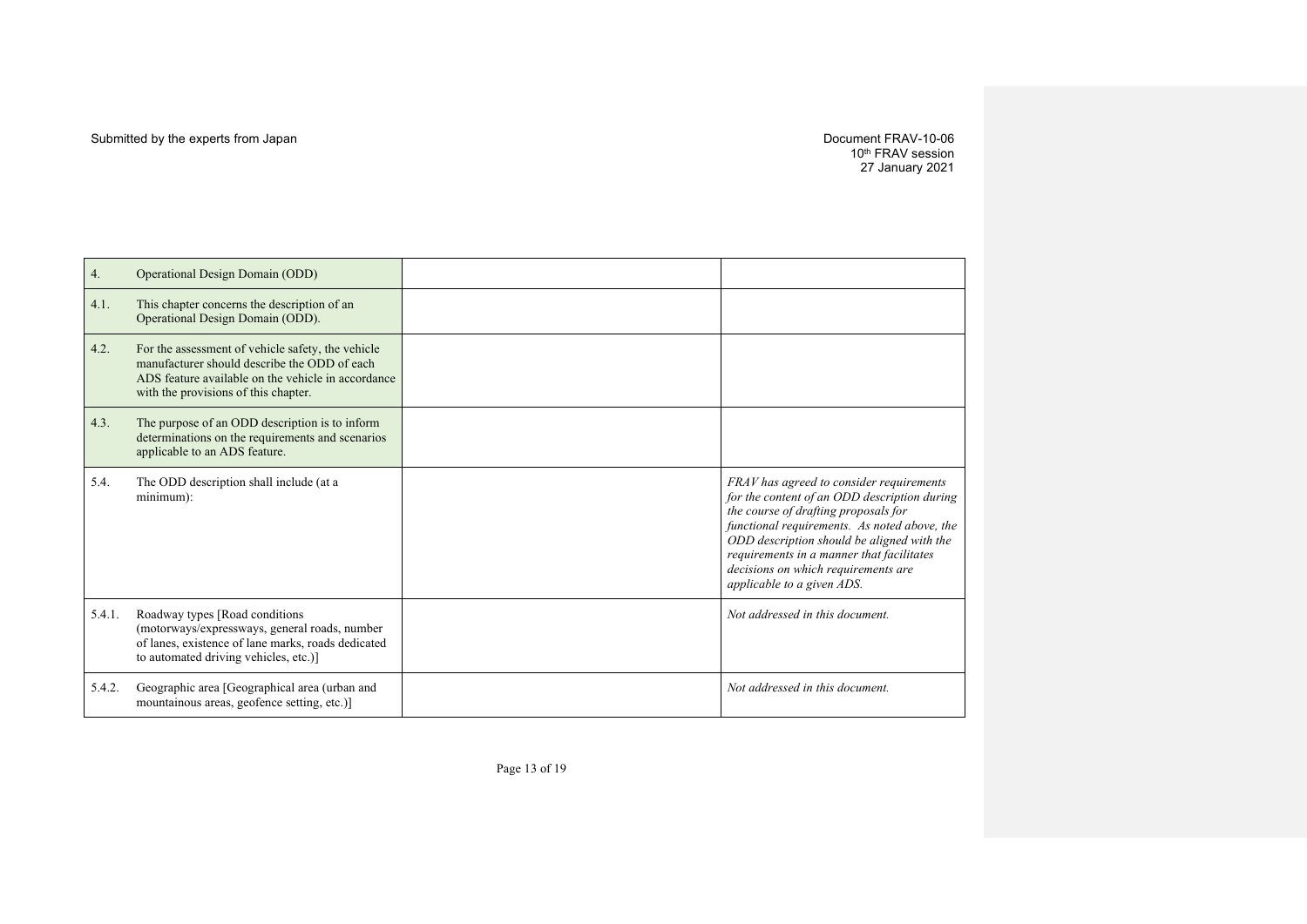10th FRAV session 27 January 2021

| 5.4.3. | Speed range                                                                                                                             | Not addressed in this document.                                                                                                                                                                                                                                                                                                                                                                                                                                                                                                                                                                                                                                                                                    |
|--------|-----------------------------------------------------------------------------------------------------------------------------------------|--------------------------------------------------------------------------------------------------------------------------------------------------------------------------------------------------------------------------------------------------------------------------------------------------------------------------------------------------------------------------------------------------------------------------------------------------------------------------------------------------------------------------------------------------------------------------------------------------------------------------------------------------------------------------------------------------------------------|
| 5.4.4. | Environmental conditions [Environmental]<br>conditions (weather, night-time limitations, etc.)]                                         | Not addressed in this document.                                                                                                                                                                                                                                                                                                                                                                                                                                                                                                                                                                                                                                                                                    |
| 5.4.5. | V2X dependencies (e.g., dependence on<br>connectivity and availability of vehicle,<br>infrastructure or other external sources of data) | Not addressed in this document.                                                                                                                                                                                                                                                                                                                                                                                                                                                                                                                                                                                                                                                                                    |
| 5.4.6. | Other constraints [Other conditions that must be<br>fulfilled for the safe operation of the ADS.]                                       | Not addressed in this document. FRAV notes<br>the proposal from China to define "ODC" as<br>a broader level of design constraints than<br>covered by ODD. FRAV has agreed in<br>principle that ODD refers to ambient<br>conditions (i.e., conditions surrounding the<br>vehicle). FRAV has agreed that other design<br>constraints (such as reliance on the user to<br>fulfill safety-critical roles outside the ADS<br>capabilities) may be relevant to<br>manufacturer descriptions of an ADS. FRAV<br>has agreed to further consider the structure<br>and content of this chapter once the group<br>has a better understanding and consensus on<br>the items that should be covered by the ADS<br>descriptions. |

Page 14 of 19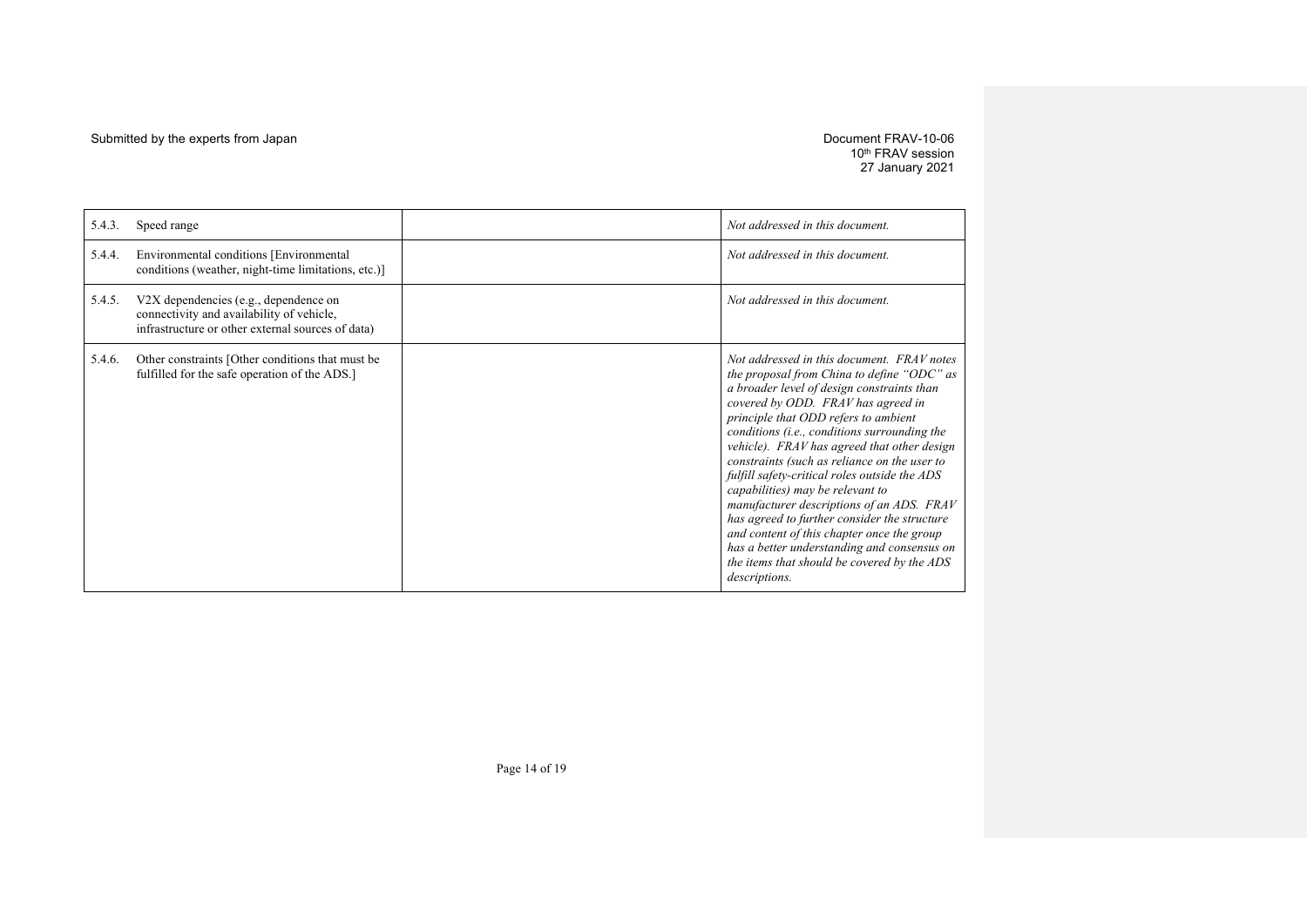#### Submitted by the experts from Japan **Document FRAV-10-06** Submitted by the experts from Japan Document FRAV-10-06

10<sup>th</sup> FRAV session 27 January 2021

*The following section integrates the discussion topics identified by FRAV thus far. These are not safety requirements; they are topics identified for further discussion towards defining eventual safety requirements. FRAV expects substantial changes to the contents as its work advances.*

| 5.     | ADS Performance Requirements                                                                                                        | Currently 40 subtopics under the five<br>starting points. |
|--------|-------------------------------------------------------------------------------------------------------------------------------------|-----------------------------------------------------------|
| 5.1.   | The ADS should drive safely.                                                                                                        |                                                           |
| 5.1.1. | The ADS should perform the entire Dynamic<br>Driving Task.                                                                          |                                                           |
|        | 5.1.1.1. The ADS should control the longitudinal and<br>lateral motion of the vehicle.                                              |                                                           |
|        | 5.1.1.2. The ADS should recognize the ODD conditions<br>and boundaries of the ODD of its feature(s).                                |                                                           |
|        | 5.1.1.3. The ADS should detect, recognize, classify, and<br>prepare to respond to objects and events in the<br>traffic environment. |                                                           |
| 5.1.2. | [The ADS should respect-comply with traffic rules<br>unless emergently necessary for avoiding<br>accidents.]                        |                                                           |
| 5.1.3. | The ADS should interact safely with other road<br>users.                                                                            |                                                           |
| 5.1.4. | The ADS should adapt its behavior in line with<br>safety risks.                                                                     |                                                           |
| 5.1.5. | The ADS should adapt its behavior to the<br>surrounding traffic conditions.                                                         |                                                           |

**Commented [J2]:** Japan understands that complying with traffic rules does not need to be strictly applied when the imminent collision risk is observed and can be prevented by breaking traffic rules. (Some countries may have a provision like "Traffic rules may not be applied if it is necessary for avoiding accident", but some countries do not.) Japan would like to reserve this topic since MLIT is having

discussion with police agency internally. At the same time, this issue should be considered with WP1 and it may be preferable that WP29 or FRAV ask a

question to WP1.

Page 15 of 19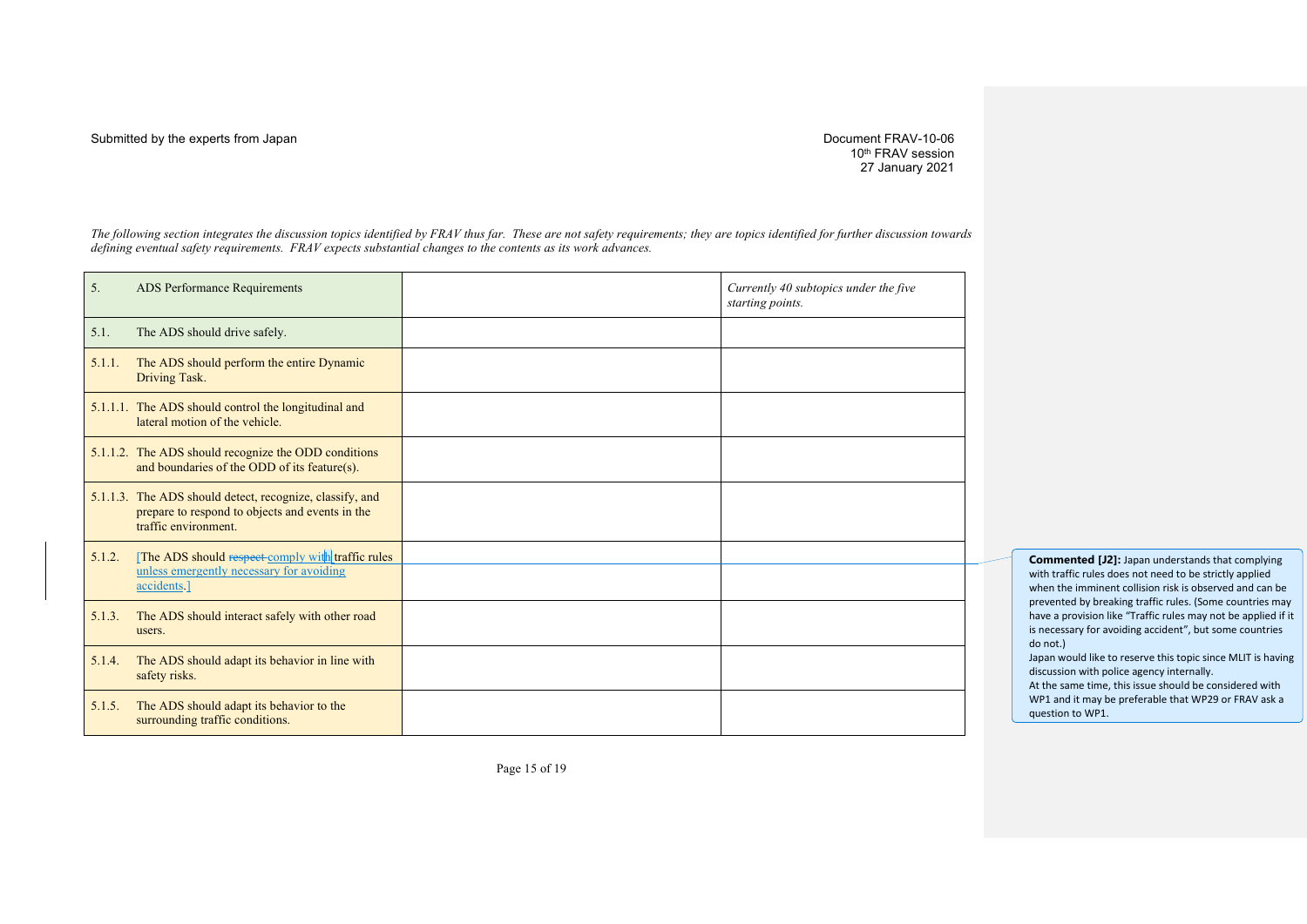10th FRAV session 27 January 2021

|        | 5.1.5.1. The ADS driving behavior should not disrupt the<br>flow of traffic.                                                       | Proposed by JRC related to the discussions<br>on "string stability". |
|--------|------------------------------------------------------------------------------------------------------------------------------------|----------------------------------------------------------------------|
| 5.1.6. | The ADS behavior should not be the critical factor<br>in the causation of a collision.                                             |                                                                      |
| 5.2.   | ADS should interact safely with the user.                                                                                          | Harmonized                                                           |
| 5.2.1. | Activation of an ADS feature should only be<br>possible when the conditions of its ODD have<br>been met.                           |                                                                      |
| 5.2.2. | The ADS should signal when conditions indicate a<br>probable ODD exit.                                                             |                                                                      |
| 5.2.3. | The user should be permitted to override the ADS<br>to assume full control over the vehicle.                                       |                                                                      |
| 5.2.4. | The ADS should safely manage transitions of full<br>control to the user.                                                           |                                                                      |
|        | 5.2.4.1. Prior to a transition of control to the user, the ADS<br>should verify the availability of the user to assume<br>control. |                                                                      |
|        | 5.2.4.2. Pursuant to a transition, the ADS should verify full<br>control of the vehicle by the user prior to<br>deactivation.      |                                                                      |
| 5.2.5. | The ADS should tolerate user input errors.                                                                                         |                                                                      |
| 5.2.6. | The ADS should provide feedback to the user on<br>its operational status.                                                          |                                                                      |

Page 16 of 19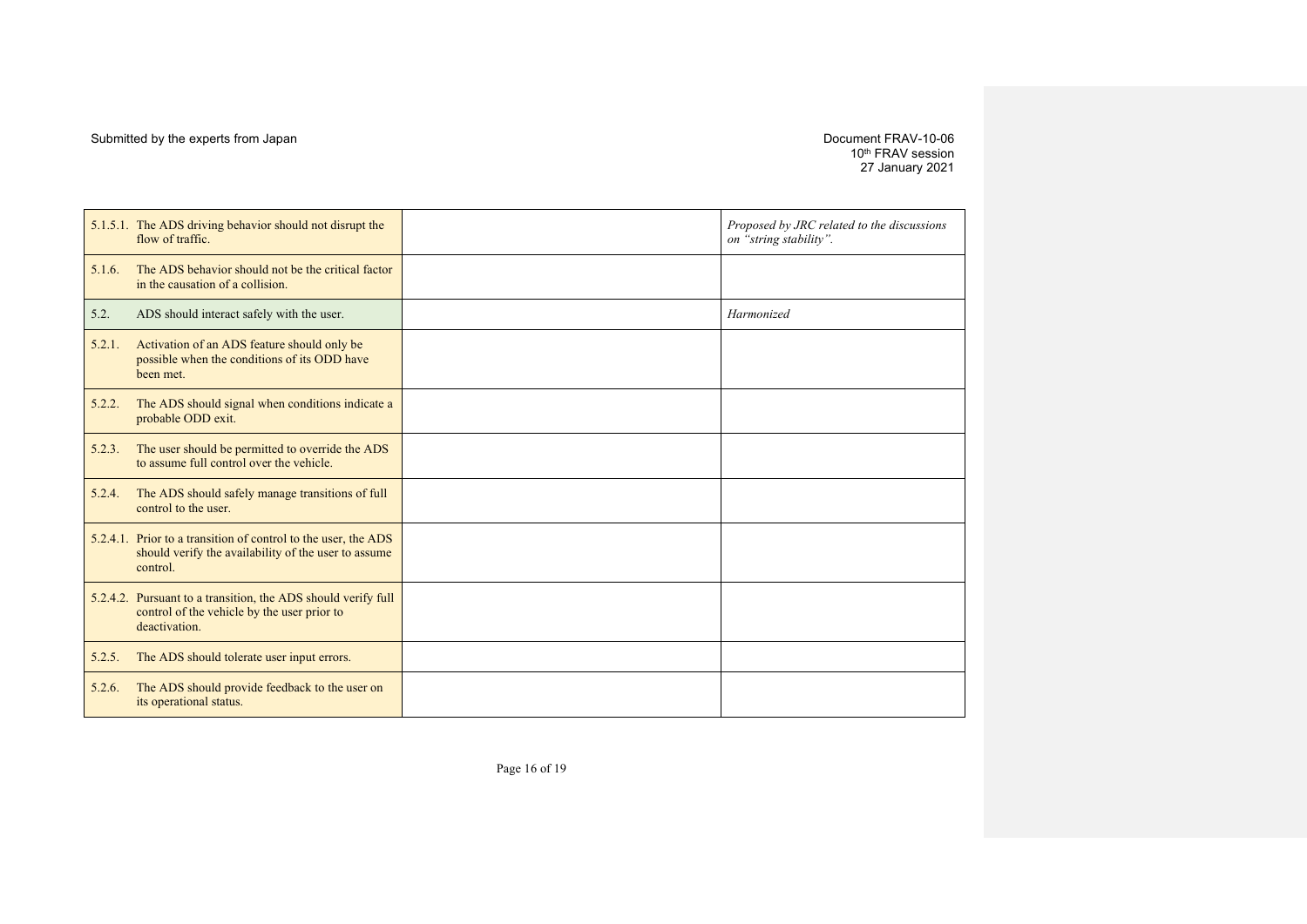10th FRAV session 27 January 2021

| 5.2.7. | The ADS should warn the user of failures to fulfill<br>user roles and responsibilities.                                               |  |
|--------|---------------------------------------------------------------------------------------------------------------------------------------|--|
| 5.2.8. | The user should be provided with information<br>regarding user roles and responsibilities for the<br>safe use of the ADS.             |  |
| 5.3.   | ADS should manage safety-critical situations.                                                                                         |  |
| 5.3.1. | The ADS should recognize and respond to road<br>safety agents.                                                                        |  |
| 5.3.2. | The ADS should mitigate the effects of road<br>hazards.                                                                               |  |
| 5.3.3. | The ADS should execute a safe fallback response<br>as conditions warrant.                                                             |  |
|        | 5.3.3.1. In the absence of a fallback-ready user, the ADS<br>should fall back directly to an MRM.                                     |  |
|        | 5.3.3.2. The ADS should execute an MRM in the event of<br>a failure in the transition of full control to the user.                    |  |
|        | 5.3.3.3. Pursuant to an MRM, the ADS should place the<br>vehicle in a Minimal Risk Condition prior to<br>deactivation.                |  |
|        | 5.3.3.4. The ADS should signal an MRM.                                                                                                |  |
| 5.3.5. | ADS vehicles that may operate without a user-in-<br>charge should provide means for occupant<br>communication with a remote operator. |  |

Page 17 of 19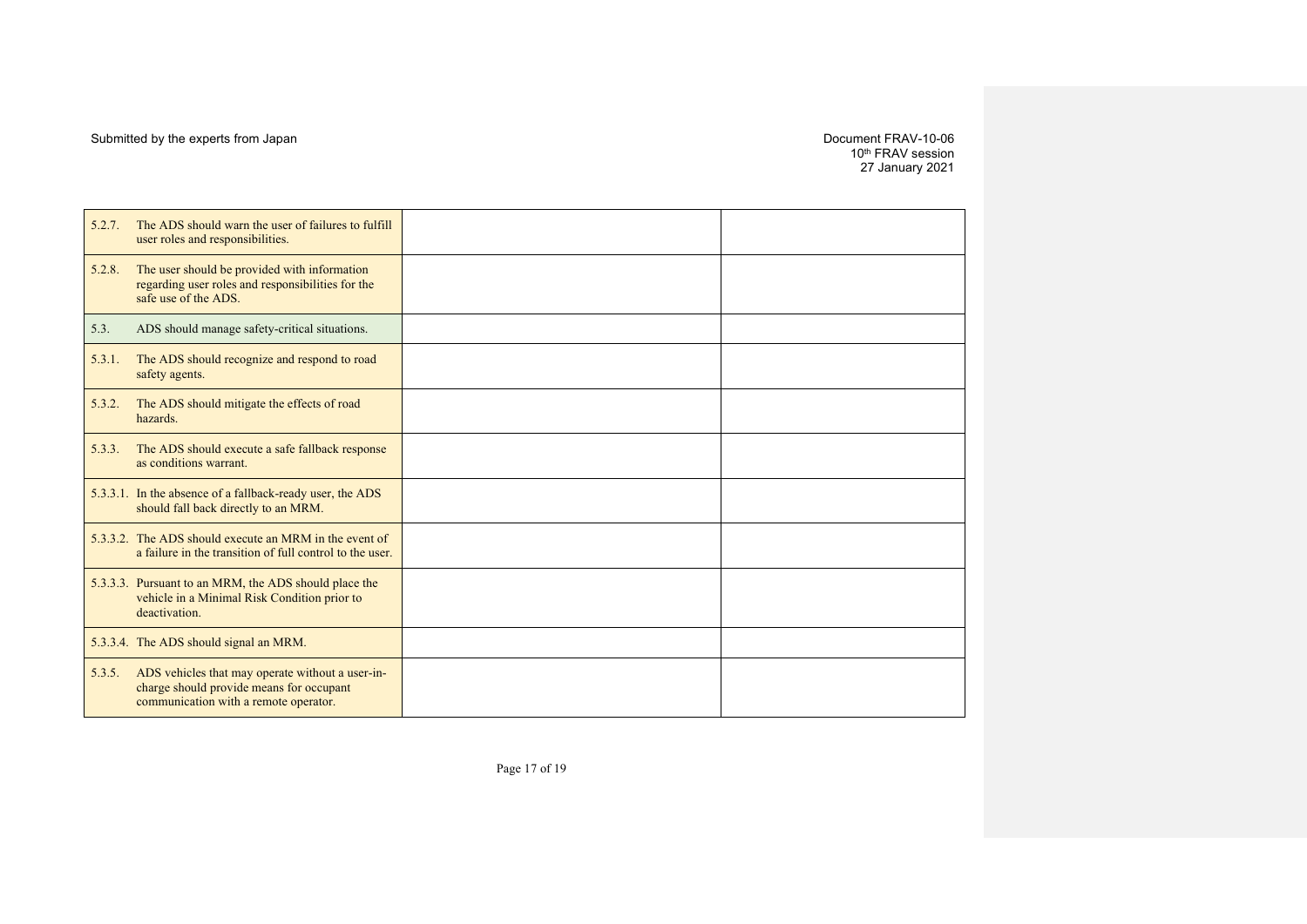10th FRAV session 27 January 2021

| 5.3.6. | The ADS should safely manage short-duration<br>transitions between ODD.                                                                                                                   |  |
|--------|-------------------------------------------------------------------------------------------------------------------------------------------------------------------------------------------|--|
| 5.3.7. | Upon completion of an MRM, the user may be<br>permitted to assume control of the vehicle.                                                                                                 |  |
| 5.3.8. | Pursuant to a collision, the ADS should stop the<br>vehicle and deactivate.                                                                                                               |  |
| 5.4.   | ADS should safely manage failure modes.                                                                                                                                                   |  |
| 5.4.1. | The ADS should detect system malfunctions and<br>abnormalities.                                                                                                                           |  |
| 5.4.2. | The ADS should execute a safe fallback response<br>upon detection of a failure that compromises<br>performance of the DDT.                                                                |  |
| 5.4.3. | Provided a failure does not compromise ADS<br>performance of the entire DDT, the ADS should<br>respond safely to the presence of a fault in the<br>system.                                |  |
| 5.4.4. | The ADS should signal faults and resulting<br>operational status.                                                                                                                         |  |
| 5.5.   | ADS should ensure a safe operational state.                                                                                                                                               |  |
| 5.5.1. | The ADS should be permanently disabled in the<br>event of obsolescence.                                                                                                                   |  |
| 5.5.2. | Pursuant to a collision and/or a failure detected in<br>DDT-related functions, ADS activation should not<br>be possible until the safe operational state of the<br>ADS has been verified. |  |

Page 18 of 19